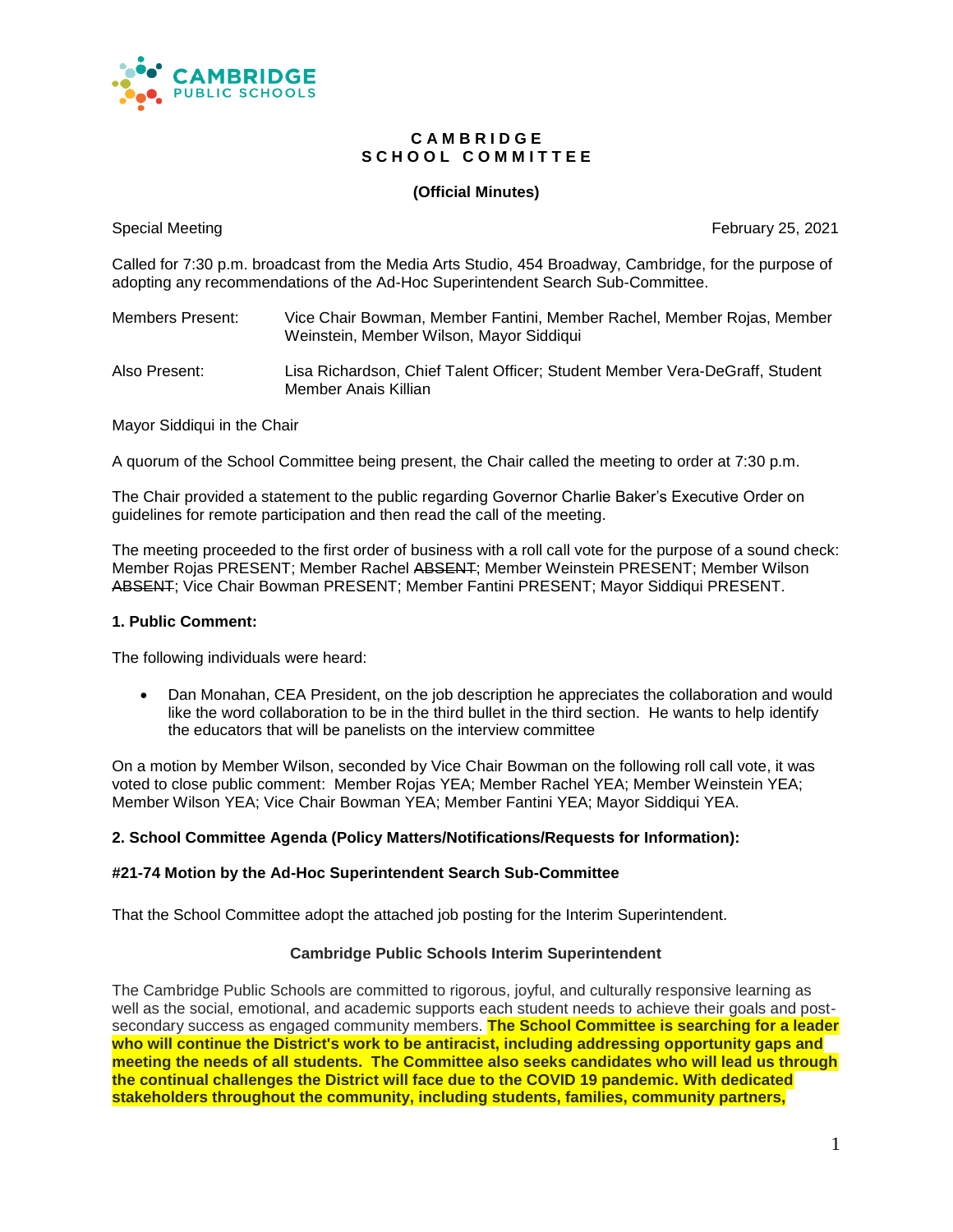**educators, and administrators, the Interim Superintendent will have the opportunity to move the needle with wide community collaboration and support.**

#### **The Interim Superintendent may be considered as a candidate for the permanent Superintendent role.**

CPSD invites qualified candidates to apply for the position of Interim Superintendent from July 1, 2021 through June 30, 2022. The successful candidate for the position must:

- Ensure leadership and continuity of education and services provided by Cambridge Public **Schools**
- Hold high expectations for all students and staff
- Possess a track record of excellent communication with stakeholders, including students, families, community members, staff, faculty, administration, and both in-person and remotely
- Bring a history of successful leadership in advancing anti-racism, racial equity, and education for **liberation**
- Possess knowledge and experience of curriculum, instruction, and assessment; school finance and budget development and management; and instructional technology
- Possess knowledge of collective bargaining and experience reaching collaborative agreements
- Quickly gain an understanding of the Cambridge instructional models for hybrid and remote learning, and associated safety protocols under evolving COVID-19 conditions
- Demonstrate willingness to make difficult decisions in the best interests of students

Top candidates also will:

- Articulate bold vision for strengthening public education in the 21st century
- Possess a history of closing opportunity and achievement gaps
- Possess direct experience working with families of scholars with special needs
- Bring a proven track record of effective collaboration with staff and community partners
- Demonstrate familiarity and relevant experience with the current short-term and long-term initiatives in Cambridge

Qualifications:

- Master's degree; advanced degree preferred
- Massachusetts DESE Superintendent licensure or license eligible
- Five years' experience as a Superintendent of Schools and/or relevant experience as an Assistant Superintendent of Schools or similar The School Committee offers a contract and salary commensurate with qualifications and experience. Applicants should include a letter of interest, résumé, 3 current references, and appropriate MA DESE licensure to Lisa Richardson, Chief Talent Officer. The Screening Committee anticipates it will begin to review applications the week of March 8 and begin interviews the week of March 15. The posting will remain open until the position is filled.

Discussion followed on **#21-74**.

Mayor Siddiqui provided context on the process of the posting and asked if anyone has any suggestions.

Member Weinstein brought Mr. Monahan's suggestion on the third bullet of the job description but instead of getting rid of the word communication to add the word collaboration.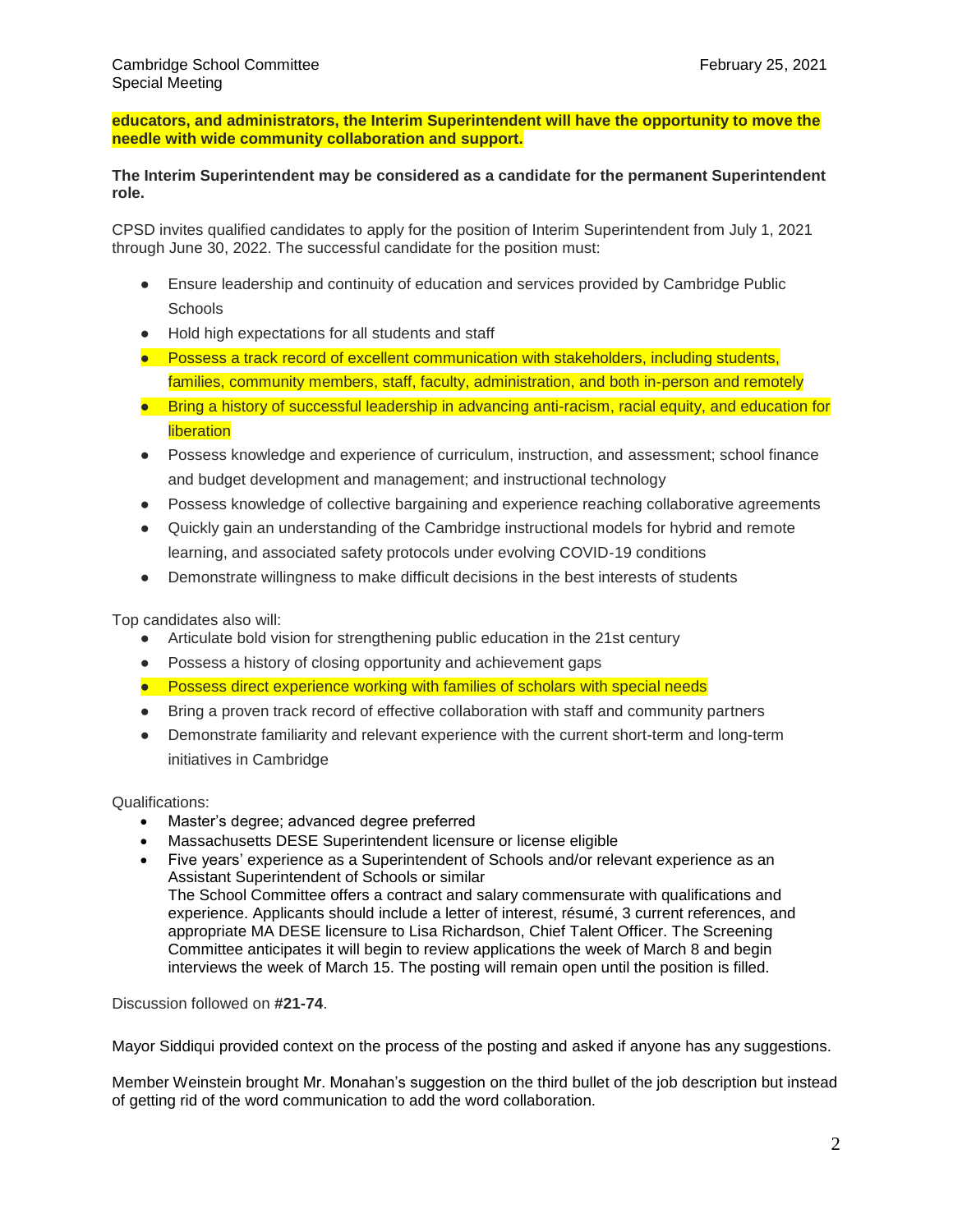Member Wilson suggested for stakeholders adding The School Committee. Additionally, to add "possess direct classroom experience." Member Weinstein suggested adding that language to the "top candidates also will."

Mayor Siddiqui discussed the challenges of trying to find a candidate that checks all these boxes. Lisa Richardson concurred and changed in the first paragraph to "must" to "may". Lisa Richardson changed "possess direct classroom experience" to "possess a deep understanding of the classroom experience."

Vice Chair Bowman added "demonstrate strong decision making skills" to the "top candidates also will."

Member Fantini asked if there has been any consideration on doing a separate process for available in house candidates. Mayor Siddiqui responded how at the moment the people they spoke to there no one was interested in becoming interim. Member Fantini asked if people were asked. Mayor Siddiqui stated how she thought that if people were interested they would have reached out to her. Member Fantini suggested doing an in-house posting for five days. Member Fantini discussed how putting the Interim Superintendent may be considered as a candidate, would have the unintended consequence of deterring people away who were interested in the permanent position.

Lisa Richardson brought up the point of internal candidates and being made public would deter internal candidates. Member Rachel discussed how this gets into process and only serious candidates are going to be made public.

Vice Chair Bowman shared her concerns about the timing. Member Rachel suggested to move to the timeline. Vice Chair Bowman discussed how the Ad-hoc Sub-Committee should take up the process of what to do with school committees, if there is a small pool then appoint someone then start the permanent search process.

The following amendments were taken up as a whole and voted on by the Committee:

#### **Cambridge Public Schools Interim Superintendent**

The Cambridge Public Schools are committed to rigorous, joyful, and culturally responsive learning as well as the social, emotional, and academic supports each student needs to achieve their goals and postsecondary success as engaged community members. **The School Committee is searching for a leader who will continue the District's work to be antiracist, including addressing opportunity gaps and meeting the needs of all students. The Committee also seeks candidates who will lead us through the continual challenges the District will face due to the COVID 19 pandemic. With dedicated stakeholders throughout the community, including students, families, community partners, educators, and administrators, the Interim Superintendent will have the opportunity to move the needle with wide community collaboration and support.**

**The Interim Superintendent may be considered as a candidate for the permanent Superintendent role.**

CPSD invites qualified candidates to apply for the position of Interim Superintendent from July 1, 2021 through June 30, 2022. The successful candidate for the position must *may*:

- Ensure leadership and continuity of education and services provided by Cambridge Public **Schools**
- Hold high expectations for all students and staff
- Possess a track record of excellent communication and *collaboration* with stakeholders, including students, families, community members, staff, faculty, administration, and *the School Committee* both in-person and remotely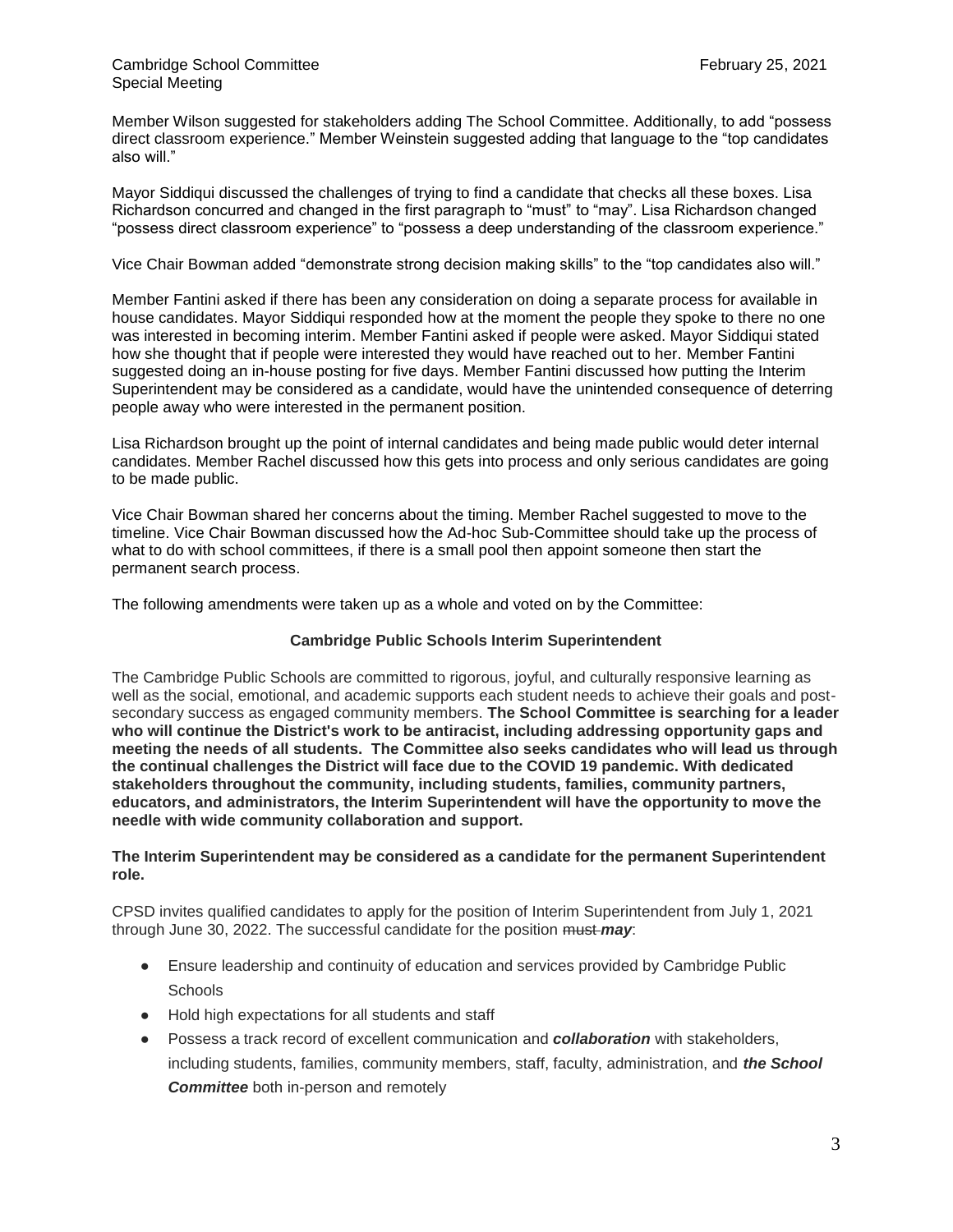- Bring a history of successful leadership in advancing anti-racism, racial equity, and education for liberation
- Possess knowledge and experience of curriculum, instruction, and assessment; school finance and budget development and management; and instructional technology
- Possess knowledge of collective bargaining and experience reaching collaborative agreements
- Quickly gain an understanding of the Cambridge instructional models for hybrid and remote learning, and associated safety protocols under evolving COVID-19 conditions
- Demonstrate willingness to make difficult decisions in the best interests of students

Top candidates also will:

- Articulate bold vision for strengthening public education in the 21st century
- Possess a history of closing opportunity and achievement gaps
- *Possess a deep understanding of classroom experience*
- Possess direct experience working with families of scholars with special needs
- Bring a proven track record of effective collaboration with staff and community partners
- Demonstrate familiarity and relevant experience with the current short-term and long-term initiatives in Cambridge
- *Demonstrate strong decision-making skills*

Qualifications:

- Master's degree; advanced degree preferred
- Massachusetts DESE Superintendent licensure or license eligible
- Five years' experience as a Superintendent of Schools and/or relevant experience as an Assistant Superintendent of Schools or similar The School Committee offers a contract and salary commensurate with qualifications and experience. Applicants should include a letter of interest, résumé, 3 current references, and appropriate MA DESE licensure to Lisa Richardson, Chief Talent Officer. The Screening Committee anticipates it will begin to review applications the week of March 8 and begin interviews the week of March 15. The posting will remain open until the position is filled.

On a motion by Member Rachel, seconded by Member Rojas on the amendments: Member Rojas YEA; Member Rachel YEA; Member Weinstein YEA; Member Wilson ABSENT; Vice Chair Bowman YEA; Member Fantini NAY; Mayor Siddiqui YEA.

On the following roll call vote**, #21-74** was adopted as amended: Member Rojas YEA; Member Rachel YEA; Member Weinstein YEA; Member Wilson ABSENT; Vice Chair Bowman YEA; Member Fantini NAY; Mayor Siddiqui YEA.

#### **Cambridge Public Schools Interim Superintendent**

The Cambridge Public Schools are committed to rigorous, joyful, and culturally responsive learning as well as the social, emotional, and academic supports each student needs to achieve their goals and postsecondary success as engaged community members. The School Committee is searching for a leader who will continue the District's work to be antiracist, including addressing opportunity gaps and meeting the needs of all students. The Committee also seeks candidates who will lead us through the continual challenges the District will face due to the COVID 19 pandemic. With dedicated stakeholders throughout the community, including students, families, community partners, educators, and administrators, the Interim Superintendent will have the opportunity to move the needle with wide community collaboration and support.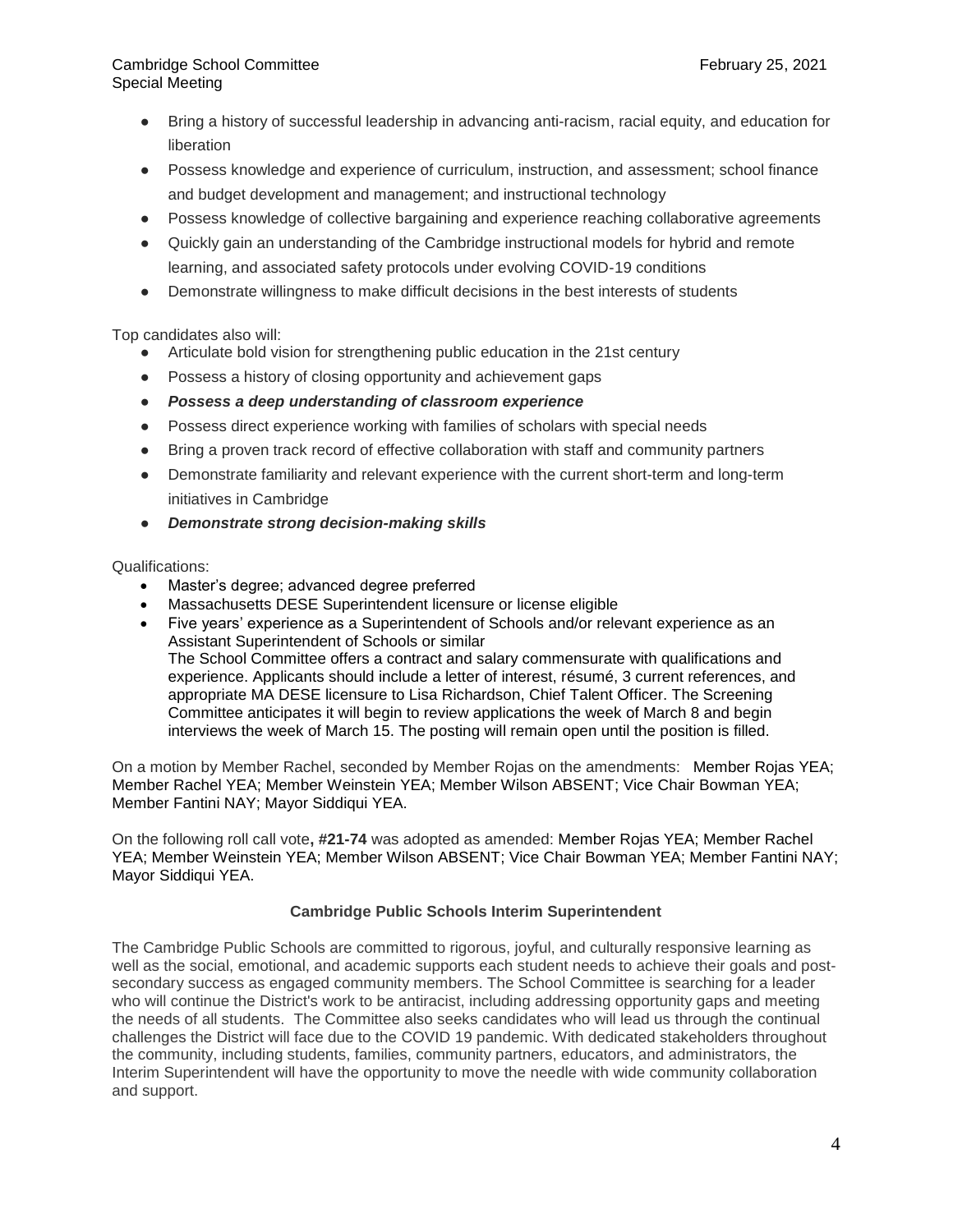#### The Interim Superintendent may be considered as a candidate for the permanent Superintendent role.

CPSD invites qualified candidates to apply for the position of Interim Superintendent from July 1, 2021 through June 30, 2022. The successful candidate for the position may:

- Ensure leadership and continuity of education and services provided by Cambridge Public **Schools**
- Hold high expectations for all students and staff
- Possess a track record of excellent communication and collaboration with stakeholders, including students, families, community members, staff, faculty, administration, the School Committee, and both in-person and remotely
- Bring a history of successful leadership in advancing anti-racism, racial equity, and education for liberation
- Possess knowledge and experience of curriculum, instruction, and assessment; school finance and budget development and management; and instructional technology
- Possess knowledge of collective bargaining and experience reaching collaborative agreements
- Quickly gain an understanding of the Cambridge instructional models for hybrid and remote learning, and associated safety protocols under evolving COVID-19 conditions
- Demonstrate willingness to make difficult decisions in the best interests of students

Top candidates also will:

- Articulate bold vision for strengthening public education in the 21st century
- Possess a history of closing opportunity and achievement gaps
- Possess a deep understanding of classroom experience
- Possess direct experience working with families of scholars with special needs
- Bring a proven track record of effective collaboration with staff and community partners
- Demonstrate familiarity and relevant experience with the current short-term and long-term initiatives in Cambridge
- Demonstrate strong decision-making skills

Qualifications:

- Master's degree; advanced degree preferred
- Massachusetts DESE Superintendent licensure or license eligible
- Five years' experience as a Superintendent of Schools and/or relevant experience as an Assistant Superintendent of Schools or similar

The School Committee offers a contract and salary commensurate with qualifications and experience. Applicants should include a letter of interest, résumé, 3 current references, and appropriate MA DESE licensure to Lisa Richardson, Chief Talent Officer. The Screening Committee anticipates it will begin to review applications the week of March 8 and begin interviews the week of March 15. The posting will remain open until the position is filled.

### **#21-75 Motion by the Ad-Hoc Superintendent Search Sub-Committee**

That the School Committee adopt the following timeline for the Interim Superintendent Search.

# **CPSD Interim Superintendent Search 2021**

| <b>Timeline</b> | <b>Action</b>                           |
|-----------------|-----------------------------------------|
|                 | By 2/19/21   Draft posting and timeline |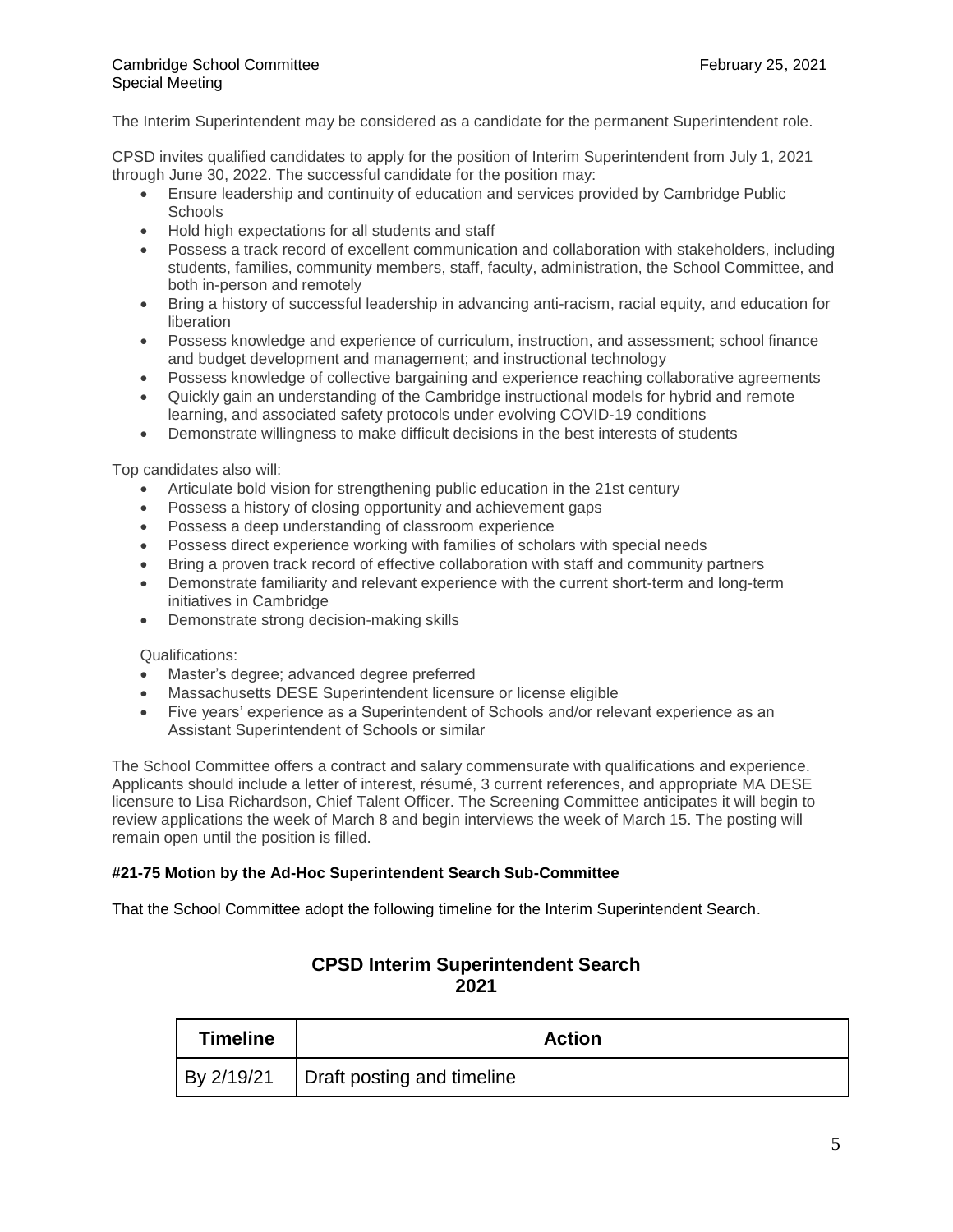| 2/23/21    | Ad-Hoc Subcommittee meeting for feedback on posting and<br>timeline                                                                                                                                                                                                                                                                                                                                                                                                                                                                                                                                                                                                                                                                                                                                                                                                                                                                  |
|------------|--------------------------------------------------------------------------------------------------------------------------------------------------------------------------------------------------------------------------------------------------------------------------------------------------------------------------------------------------------------------------------------------------------------------------------------------------------------------------------------------------------------------------------------------------------------------------------------------------------------------------------------------------------------------------------------------------------------------------------------------------------------------------------------------------------------------------------------------------------------------------------------------------------------------------------------|
| 2/25/21    | Special Meeting to adopt Ad-Hoc Subcommittee's<br>recommendations                                                                                                                                                                                                                                                                                                                                                                                                                                                                                                                                                                                                                                                                                                                                                                                                                                                                    |
| By 3/1/21  | Posting goes live                                                                                                                                                                                                                                                                                                                                                                                                                                                                                                                                                                                                                                                                                                                                                                                                                                                                                                                    |
| By 3/8/21  | School Committee vets applications, decides whom to interview<br>(ongoing if needed, first round)                                                                                                                                                                                                                                                                                                                                                                                                                                                                                                                                                                                                                                                                                                                                                                                                                                    |
| By 3/17    | School Committee Members (up to 3) have screening calls with<br>top candidates, checks some references                                                                                                                                                                                                                                                                                                                                                                                                                                                                                                                                                                                                                                                                                                                                                                                                                               |
| By 3/19    | Organize panelists and design forms for submitting questions as<br>well as scoring candidates (Google form)<br>Which (6-8?) people represent each of the three<br>stakeholder groups? How are they selected?<br><b>For students, consider asking CRLS Deans to</b><br>$\overline{O}$<br>select a representative group inclusive of diversity<br>of student demographics, experiences (e.g. feeder<br>school), interests (e.g. athletics/arts)<br><b>• For families, consider representation across</b><br>schools from caregivers in SEPAC, ELAC, CFCC,<br><b>SICs/CCPS</b><br>For educators, perhaps a Cabinet rep, 2 principals,<br>$\overline{O}$<br>teachers from each grade span - identified<br>internally<br>Once selected, groups will determine whether they ask up<br>to four questions (to allow for follow-up questions from<br>panelists/the candidate) or ask candidates to prepare/lead<br>a presentation or exercise |
| By 3/26/21 | For candidates in whom we have sufficient interest, organize a<br>convening for them to interact with:<br>a. Students<br>b. Families<br>c. Educators (including staff and administrators)<br>If we have multiple candidates, we could have breakout rooms<br>for each stakeholder group and the candidates could move<br>between them.                                                                                                                                                                                                                                                                                                                                                                                                                                                                                                                                                                                               |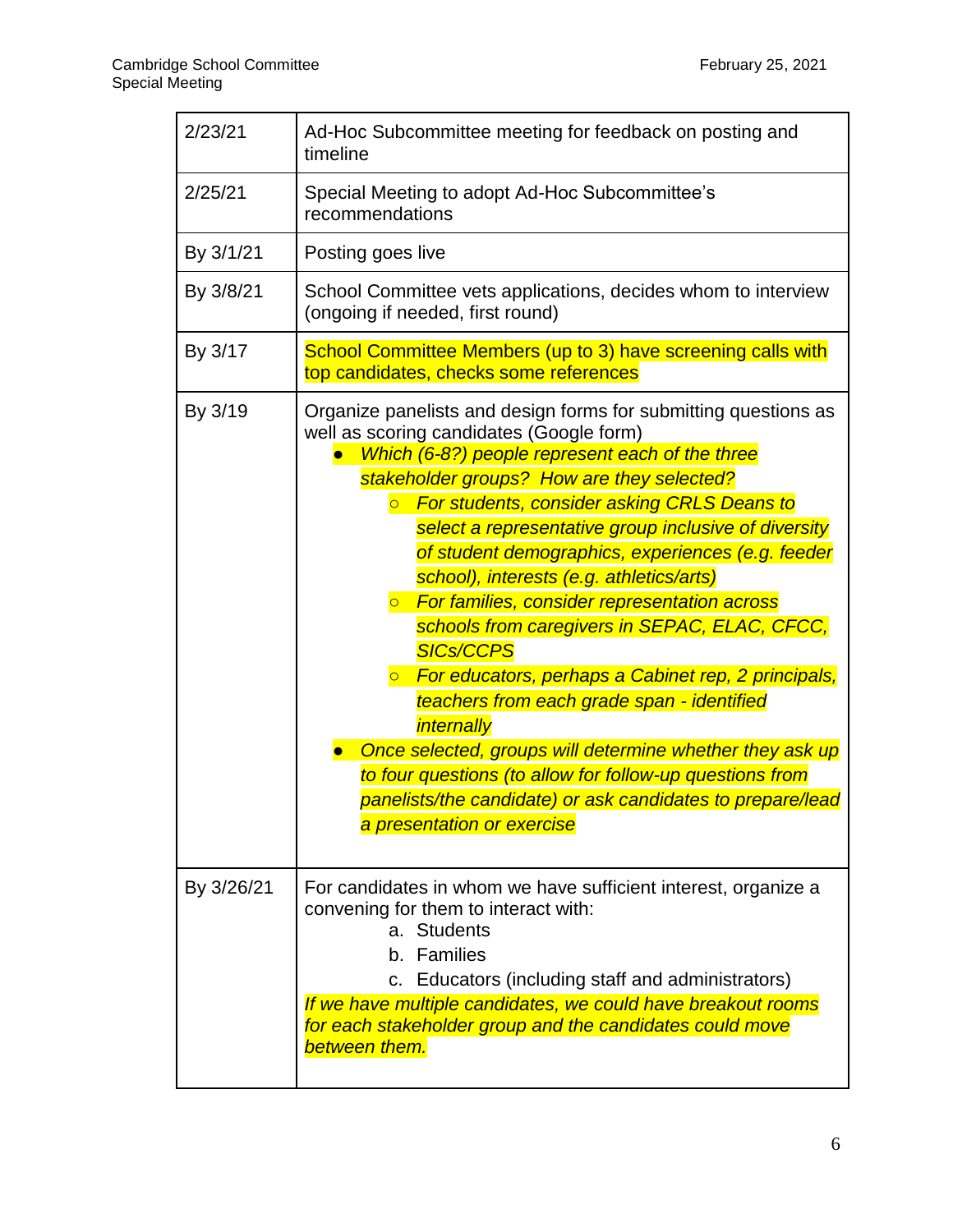|            | At the end of each session, panelists and participants will be<br>asked to score candidates on a series of criteria. We will also<br>have an open-ended question for broader feedback/impressions. |
|------------|----------------------------------------------------------------------------------------------------------------------------------------------------------------------------------------------------|
| By 3/30/21 | Chief Talent Officer compiles feedback from community<br>convening, School Committee digests feedback, and continues<br>checking references                                                        |
| By 3/31/21 | School Committee decides whether to advance candidate(s) or<br>keep posting up, recruit more                                                                                                       |
| By 4/9/21  | School Committee interview(s) and decision                                                                                                                                                         |
| By 4/30/21 | <b>Interim Search</b> regroups to revise RFP for search firm, formulate<br>Search Committee, and outline process for permanent hire                                                                |

Discussion followed on **#21-75.**

Member Rachel explained the fine details on creating the timeline from the beginning to the end.

Ms. Richardson is concerned about the timeline being too tight and that it may have a "chilling" effect on the candidates feeling confident to get their paperwork together quick enough.

Vice Chair Bowman mentioned adding parent to caregiver and shared her concern about the timeline and that it is a lot of an interim process especially the feedback piece. Mayor Siddiqui clarified that it would be for the finalist. Member Rachel discussed how this is hard to do because they do not know what the landscape will be. Mayor Siddiqui suggested it may helpful just to get some dates. Vice Chair Bowman discussed the importance of having a finite date then appointing someone and then launching the permanent search. Member Rachel discussed not having an end date on the posting but to Vice Chair Bowman's point to have a date on when they would consider someone internally.

Ms. Richardson made it clear that the posting and the process are two different items.

Member Fantini asked whether this timeline leaves enough time to hire a superintendent in this term. Mayor Siddiqui discussed how it might not give them enough time.

Member Fantini asked whether we need to hire a firm. Ms. Richardson responded how for the permanent superintendent search there should be a professional firm. For the interim, the panelists gives her pause.

Member Rojas stated we need to decide on how much we want to include the community due to the time constraints of the Committee and that the timeline is based off Glen Koocher's guidelines.

Member Fantini asked if the interim does an incredible job, why would we go forward with the process and hire that interim. Mayor Siddiqui discussed that could be a possible outcome but there would need to be a conversation.

Member Weinstein advocated for community involvement even in the interim role.

Vice Chair Bowman stated as much as possible from a vetting process, it should go through the Ad-Hoc Sub-Committee then the Committee as a whole.

Member Rojas discussed how the School Committee vets applications that would be through human resources and to come up with a short list but then he was told that there was a conflict of interest and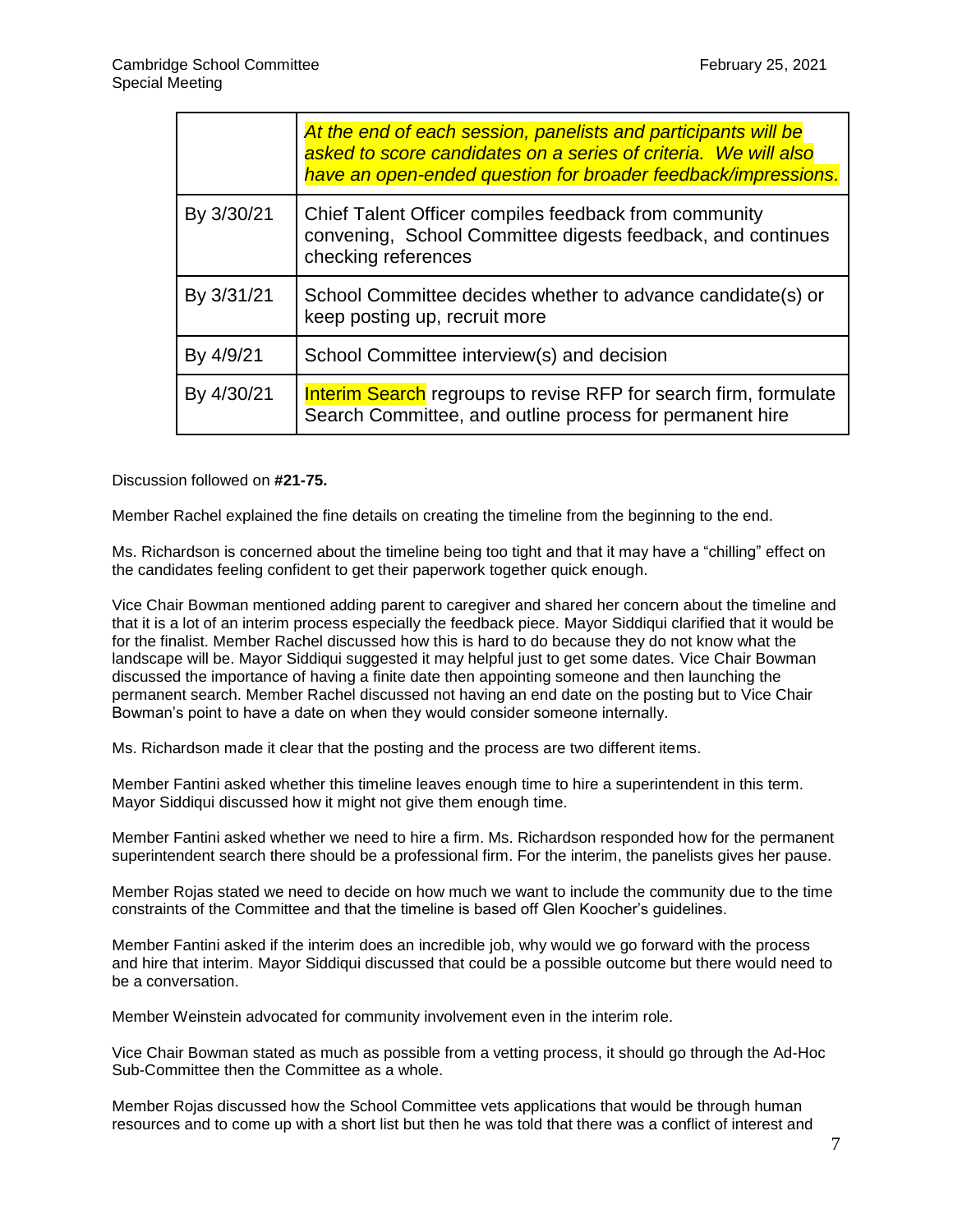this needs to done by Committee, if the ad-hoc happens in public then they couldn't do in private. Lisa Richardson was unsure about where the conflict of interest came from and they've done the early vetting, the initial candidates who meet the minimum requirements.

Ms. Richardson spoke about looking for a way to keep the candidates private until they are considered for assignments. Member Rachel discussed how they've heard from two different search firms that there shouldn't be one person in charge of ruling out candidates. Member Fantini advised for executive session. Mayor Siddiqui has been in talks with Maureen McFarlane on how to achieve this. Member Rachel asked if we could include Attorney McFarlane on these conversations.

Discussion continued specifically on what needed to be changed on the timeline. It was discussed how the job posting would go live on March 1<sup>st</sup> and seeing what applicants we get and then decide to go to the next stage.

Vice Chair Bowman discussed how you can leverage the Regular meeting to update the calendar instead of a special meeting.

It was decided that on or before April 30<sup>th</sup> the process would be complete for the interim.

Vice Chair Bowman asked for clarification of the contract negotiation. Lisa Richardson said it was the Chair of the Committee. Mayor Siddiqui said she would follow up with the outstanding questions.

The Committee voted on the following amendments as a whole:

| <b>Timeline</b>             | <b>Action</b>                                                                                                                                                                                                                                                                                                                                                                                                                          |
|-----------------------------|----------------------------------------------------------------------------------------------------------------------------------------------------------------------------------------------------------------------------------------------------------------------------------------------------------------------------------------------------------------------------------------------------------------------------------------|
| By 2/19/21                  | Draft posting and timeline                                                                                                                                                                                                                                                                                                                                                                                                             |
| 2/23/21                     | Ad-Hoc Subcommittee meeting for feedback on posting and<br>timeline                                                                                                                                                                                                                                                                                                                                                                    |
| 2/25/21                     | Special Meeting to adopt Ad-Hoc Subcommittee's<br>recommendations                                                                                                                                                                                                                                                                                                                                                                      |
| By 3/1/21                   | Posting goes live                                                                                                                                                                                                                                                                                                                                                                                                                      |
| By 3/8/21                   | School Committee vets applications, decides whom to interview<br>(ongoing if needed, first round)                                                                                                                                                                                                                                                                                                                                      |
| $By 3/17$<br><b>March</b>   | School Committee Members (up to 3) have screening calls with<br>top candidates, checks some references                                                                                                                                                                                                                                                                                                                                 |
| $By - 3/19$<br><b>March</b> | Organize panelists and design forms for submitting questions as<br>well as scoring candidates (Google form)<br>Which (6-8?) people represent each of the three<br>stakeholder groups? How are they selected?<br>For students, consider asking CRLS Deans to<br>$\overline{O}$<br>select a representative group inclusive of diversity<br>of student demographics, experiences (e.g. feeder<br>school), interests (e.g. athletics/arts) |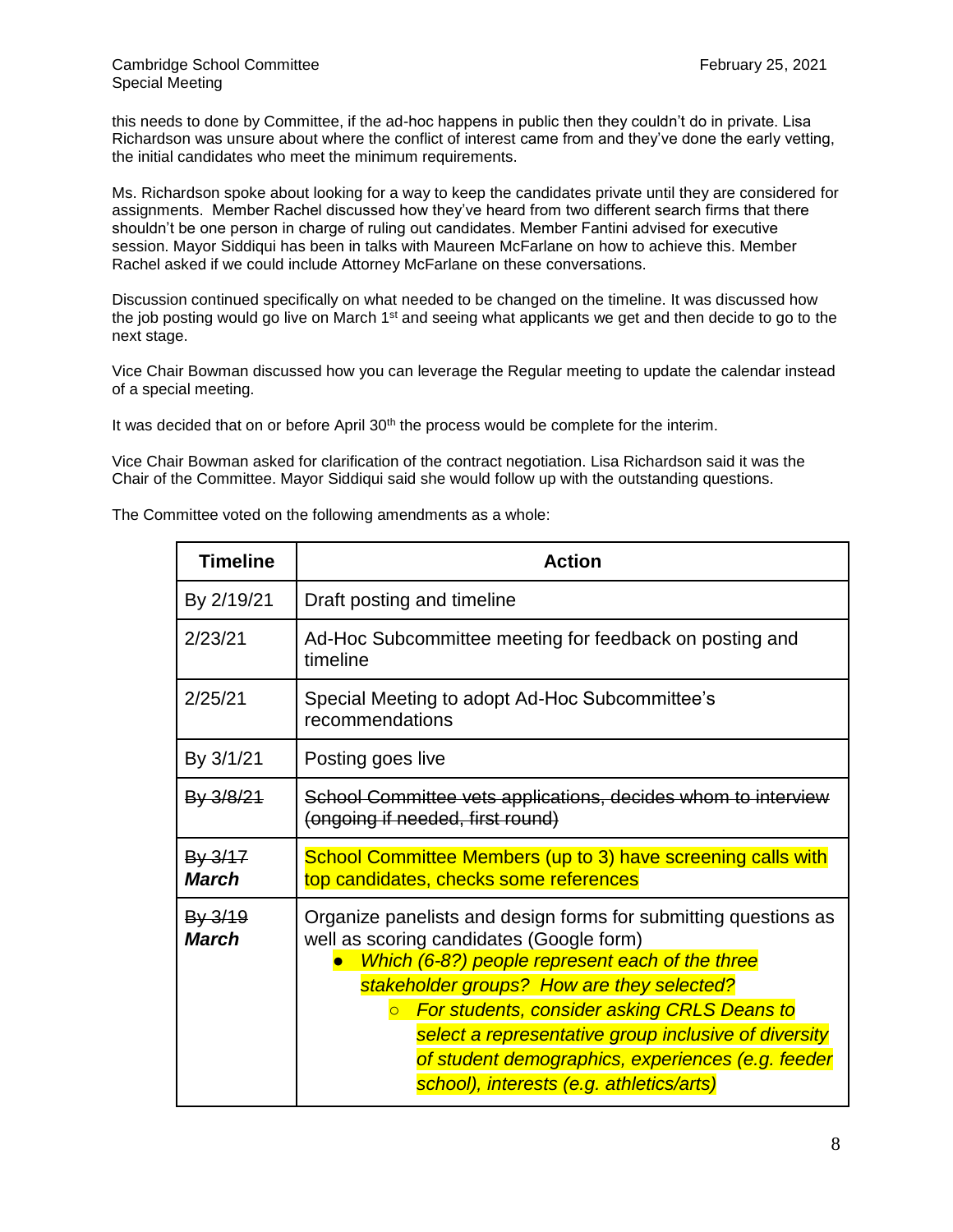|                                                          | <b>For families, consider representation across</b><br>$\overline{O}$<br>schools from caregivers in SEPAC, ELAC, CFCC,<br><b>SICs/CCPS</b><br><b>The For educators, perhaps a Cabinet rep, 2 principals,</b><br>teachers from each grade span - identified<br>internally<br>Once selected, groups will determine whether they ask up<br>to four questions (to allow for follow-up questions from<br>panelists/the candidate) or ask candidates to prepare/lead<br>a presentation or exercise                                                        |
|----------------------------------------------------------|-----------------------------------------------------------------------------------------------------------------------------------------------------------------------------------------------------------------------------------------------------------------------------------------------------------------------------------------------------------------------------------------------------------------------------------------------------------------------------------------------------------------------------------------------------|
| By 3/26/21<br>Late<br><b>March/early</b><br><b>April</b> | For 1-2 candidates in whom we have sufficient interest, organize<br>a convening for them to interact with:<br>d. Students<br>e. Families<br>f.<br>Educators (including staff and administrators)<br>If we have multiple candidates, we could have breakout rooms<br>for each stakeholder group and the candidates could move<br>between them.<br>At the end of each session, panelists and participants will be<br>asked to score candidates on a series of criteria. We will also<br>have an open-ended question for broader feedback/impressions. |
| By 3/30/21<br>Late<br><b>March/early</b><br><b>April</b> | Chief Talent Officer compiles feedback from community<br>convening, School Committee digests feedback, and continues<br>checking references                                                                                                                                                                                                                                                                                                                                                                                                         |
| By 3/31/21<br>April                                      | School Committee decides whether to advance candidate(s) or<br>keep posting up, recruit more                                                                                                                                                                                                                                                                                                                                                                                                                                                        |
| By 4/9/21<br>April                                       | School Committee interview(s) and decision public interview (s)                                                                                                                                                                                                                                                                                                                                                                                                                                                                                     |
| By 4/30/21                                               | Hire/appoint internally Interim Superintendent-process is<br>complete                                                                                                                                                                                                                                                                                                                                                                                                                                                                               |
| By 4/30/21<br>May                                        | <b>Interim Search</b> regroups to revise RFP for search firm, formulate<br>Search Committee, and outline process for permanent hire                                                                                                                                                                                                                                                                                                                                                                                                                 |

*All dates are subject to change.*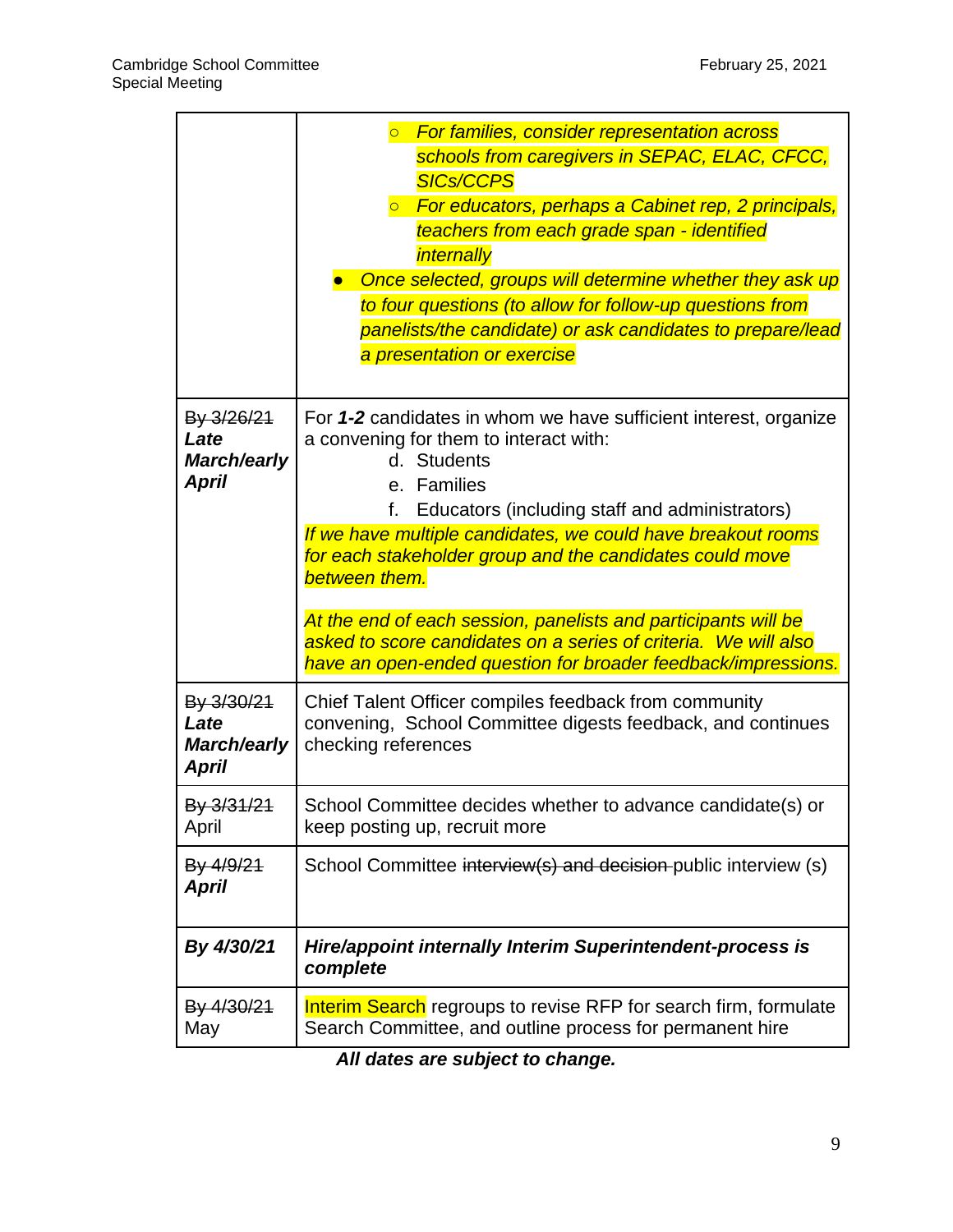On the amendments, Member Rojas YEA; Member Rachel YEA; Member Weinstein YEA; Member Wilson ABSENT; Vice Chair Bowman YEA; Member Fantini YEA; Mayor Siddiqui YEA.

On the following roll call vote, **#21-75** was adopted as amended: Member Rojas YEA; Member Rachel YEA; Member Weinstein YEA; Member Wilson ABSENT; Vice Chair Bowman YEA; Member Fantini YEA; Mayor Siddiqui YEA.

| By 2/19/21                   | Draft posting and timeline                                                                                                                                                                                                                                                                                                                                                                                                                                                                                                                                                                                                                                                                                                                                                                                                                                                                                        |
|------------------------------|-------------------------------------------------------------------------------------------------------------------------------------------------------------------------------------------------------------------------------------------------------------------------------------------------------------------------------------------------------------------------------------------------------------------------------------------------------------------------------------------------------------------------------------------------------------------------------------------------------------------------------------------------------------------------------------------------------------------------------------------------------------------------------------------------------------------------------------------------------------------------------------------------------------------|
| 2/23/21                      | Ad-Hoc Subcommittee meeting for feedback on posting and timeline                                                                                                                                                                                                                                                                                                                                                                                                                                                                                                                                                                                                                                                                                                                                                                                                                                                  |
| 2/25/21                      | Special Meeting to adopt Ad-Hoc Subcommittee's recommendations                                                                                                                                                                                                                                                                                                                                                                                                                                                                                                                                                                                                                                                                                                                                                                                                                                                    |
| By 3/1/21                    | Posting goes live                                                                                                                                                                                                                                                                                                                                                                                                                                                                                                                                                                                                                                                                                                                                                                                                                                                                                                 |
| March                        | School Committee Members (up to 3) have screening calls with top candidates,<br>checks some references                                                                                                                                                                                                                                                                                                                                                                                                                                                                                                                                                                                                                                                                                                                                                                                                            |
| March                        | Organize panelists and design forms for submitting questions as well as scoring<br>candidates (Google form)<br>Which (6-8?) people represent each of the three stakeholder groups? How<br>are they selected?<br>For students, consider asking CRLS Deans to select a<br>$\circ$<br>representative group inclusive of diversity of student demographics,<br>experiences (e.g. feeder school), interests (e.g. athletics/arts)<br>For parents/families/caregivers, consider representation across<br>$\circ$<br>schools from caregivers in SEPAC, ELAC, CFCC, SICs/CCPS<br>For educators, perhaps a Cabinet rep, 2 principals, teachers from<br>$\circ$<br>each grade span - identified internally<br>Once selected, groups will determine whether they ask up to four questions<br>(to allow for follow-up questions from panelists/the candidate) or ask<br>candidates to prepare/lead a presentation or exercise |
| Late<br>March/early<br>April | For 1-2 candidates in whom we have sufficient interest, organize a convening for<br>them to interact with:<br><b>Students</b><br>а.<br>Families<br>b.<br>Educators (including staff and administrators)<br>C.<br>If we have multiple candidates, we could have breakout rooms for each stakeholder<br>group and the candidates could move between them.<br>At the end of each session, panelists and participants will be asked to score<br>candidates on a series of criteria. We will also have an open-ended question for<br>broader feedback/impressions.                                                                                                                                                                                                                                                                                                                                                     |
| Late<br>March/early<br>April | Chief Talent Officer compiles feedback from community convening, School<br>Committee digests feedback, and continues checking references                                                                                                                                                                                                                                                                                                                                                                                                                                                                                                                                                                                                                                                                                                                                                                          |
| April                        | School Committee decides whether to advance candidate(s) or keep posting up,<br>recruit more                                                                                                                                                                                                                                                                                                                                                                                                                                                                                                                                                                                                                                                                                                                                                                                                                      |
| April                        | School Committee public interview(s)                                                                                                                                                                                                                                                                                                                                                                                                                                                                                                                                                                                                                                                                                                                                                                                                                                                                              |